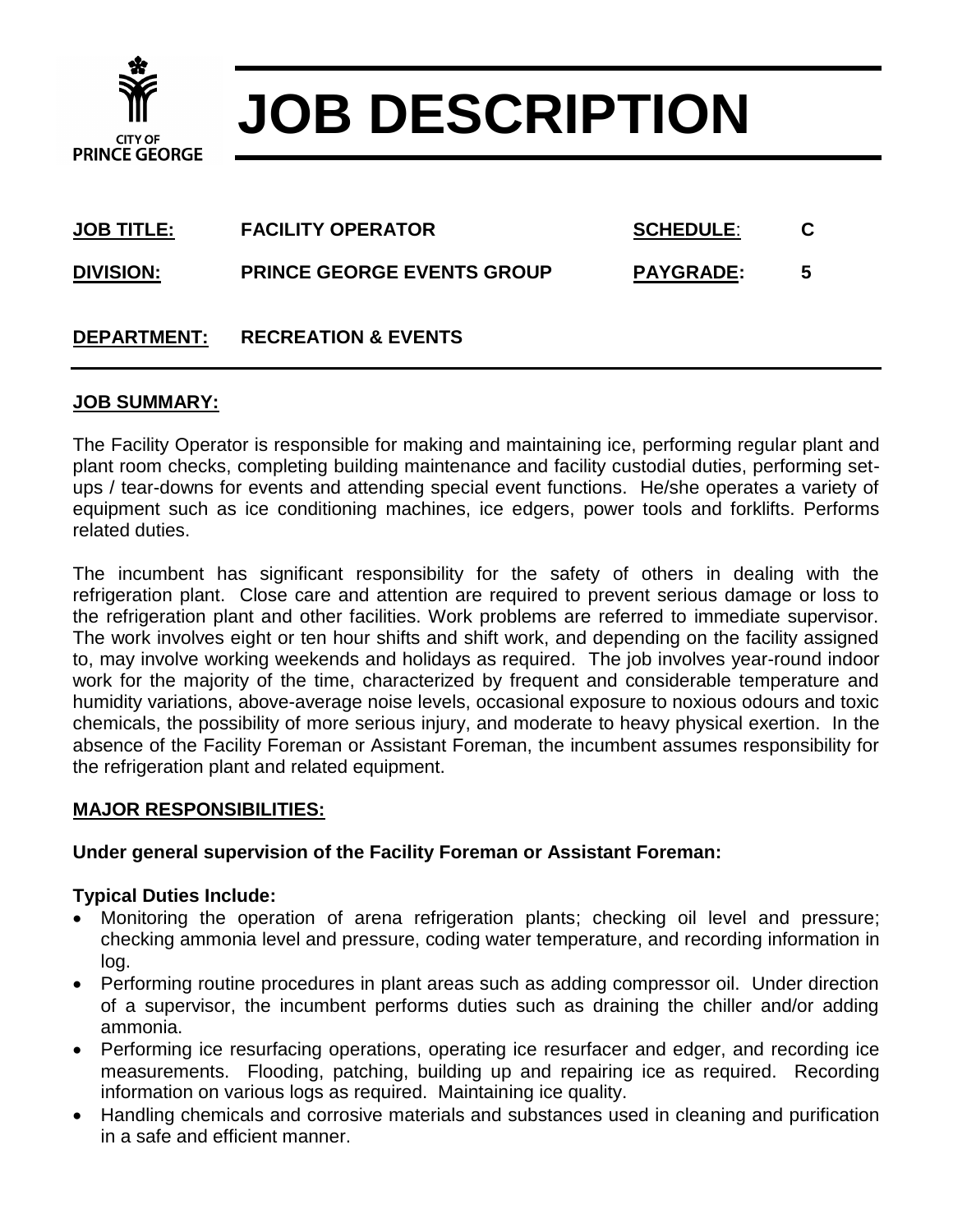- Setting up and tearing down for special events, including staging, tables, chairs, AV and other equipment as required. Removing and re-installing dasherboards and glass. Ensuring hockey nets and other sports equipment (e.g. basketball backboards, scoreboards) is in place for events.
- Sweeping, mopping, waxing and stripping floors; cleaning and disinfecting washrooms, changing rooms and dressing rooms including: sinks, toilets, urinals, showers, mirrors, etc.; replenishing soap and paper in washrooms; cleaning walls, fixtures, appliances, windows, and equipment.
- Sweeping, wet mopping and waxing bleachers.
- Collecting and removing garbage and litter from inside and outside of the facility. Picking up litter and garbage on facility properties.
- Cleaning snow from outside entrances of buildings, including outside entrances.
- Monitoring the operation of heating, hot water, ventilation and air conditioning systems. Making adjustments or minor repairs as required. Identifying necessary repairs to supervisor. When required, carrying out minor carpentry and plumbing repairs. Changing light bulbs. Painting duties as required.
- Performing preventative maintenance duties on equipment and facility within the assigned facility.
- Maintaining security of building by ensuring that doors and windows are securely locked at the end of each shift or when areas of the building are not in use. Patrolling the facility and surrounding exterior to prevent theft and vandalism. Maintaining order and behaviour of users and enforcing facility and department rules. Ensuring that all laws and regulations (e.g. health, safety, fire, and liquor) are adhered to.
- Responsible for the safe operation of dangerous equipment (e.g. ice resurfacer, ice edger, forklift, etc.) around co-workers and the public. Ensuring safety procedures are followed.
- Assisting other sections of the Community Services Department or any other City Department as required.
- Performing other related duties as assigned.

## **QUALIFICATIONS:**

**Education:** Grade 12 diploma. Valid Refrigeration Operators Certificate from the Province of BC.

**Experience:** Minimum of one year of experience working in an ice arena including the installation and maintenance of arena ice, building and equipment maintenance and custodial work.

Preference will be given to candidates with additional qualifications such as completion of a Building Services Worker course at a recognized vocational institute or the RFABC Icemaker certificate or a valid Forklift Certificate.

**Knowledge & Skills:** A thorough knowledge of the operation of arena refrigeration. Must have previous training and a good knowledge of materials, methods, procedures and equipment used in the preparation of artificial ice surfaces. Considerable knowledge of the tools and equipment found in a recreation facility. Ability to operate and use DDC energy management systems. Excellent knowledge of the principles and uses of equipment and materials used in custodial work. Demonstrated ability to use materials and operate equipment in a safe and efficient manner. Ability to perform semi-skilled minor mechanical and building repairs. Ability to handle chemicals, corrosive materials and pressurized gases in a safe and efficient manner. Ability to